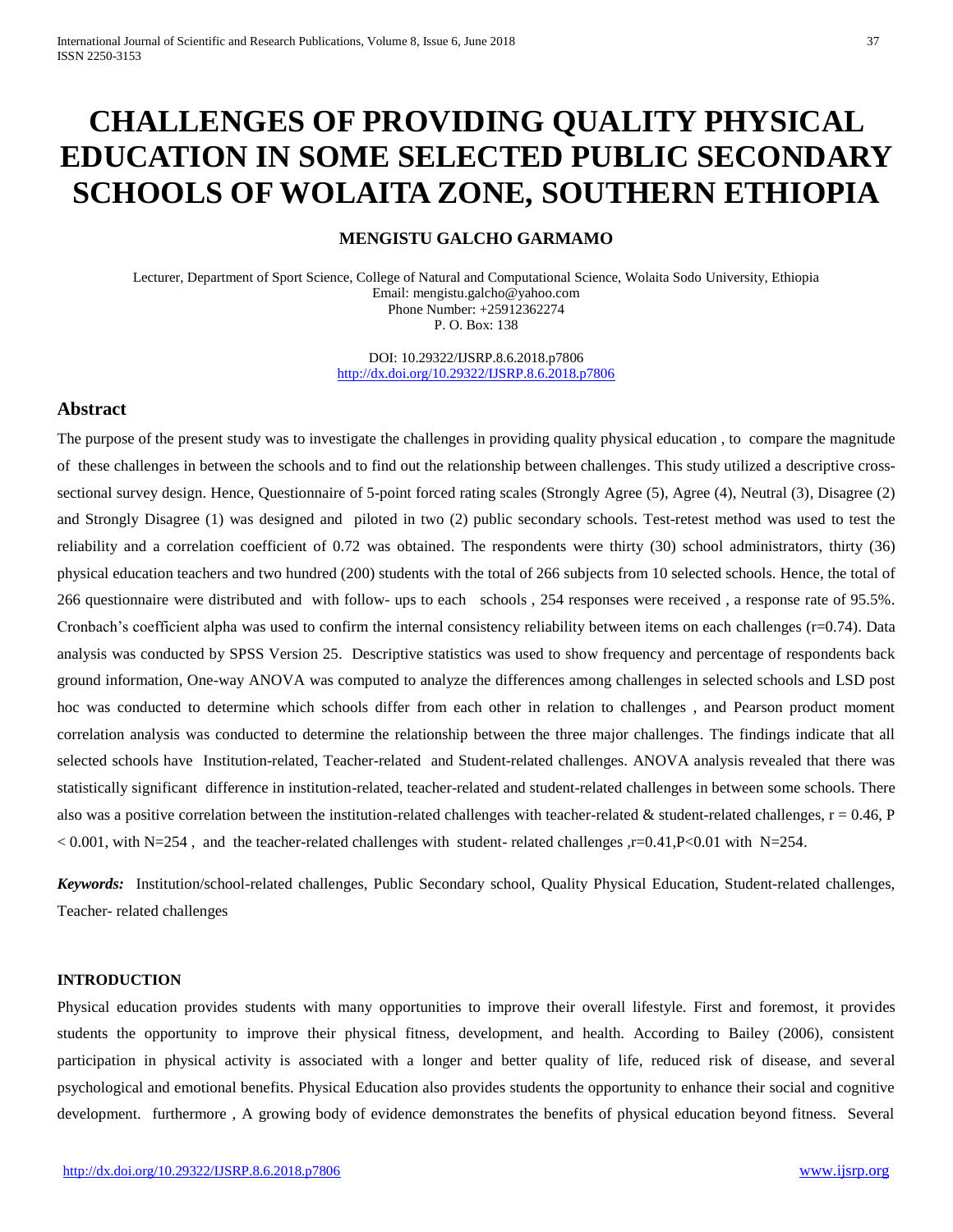large-scale studies found improvements in students' academic performance and cognitive ability with increased time spent in physical education. Additionally, children who spent time in physical education in place of a classroom activity performed no worse academically than students not enrolled in physical education. Schools are learning environments with the capacity to equip students with these attributes; however, it is the quality of the programs in schools that will ensure that young people are given the opportunities to become physically-educated individuals (Lee, Burgeson, Fulton, & Spain, 2007). Therefore, schools at all levels should develop and encourage positive attitudes toward physical exercise, providing opportunities to learn physical skills and to perform physical activities (AHA, 2006). Also numerous studies have shown positive relationships between academic achievements and both physical activity and sport participation. ( Coe *et al*., 2006)

However, the provision of quality physical education can be affected by many factors which hinder delivery and participation. Barriers within schools that restrict teachers providing physical education programs have been classified by Morgan and Hansen (2008) as being either *institutional* (outside the teachers' control) or *teacher-related* (arising from the teachers' behaviour) and Boyle et al., 2008;Common wealth of Australia, 1992; Dagkas & Stathi, 2007; Sherar et al., 2009; Trudeau & Shephard, 2005 have also found out *student- related barriers* such as favoring more sedentary activities, the importance of peer pressure or desire for peer approval when choosing activities, the changing fitness levels of students, student unwillingness to participate, a dislike of activity, a lack of understanding of the benefits of physical activity and a decline in student interest.

Furthermore, As indicated in the final report of worldwide survey of school physical education (2014), there is an average of 99 minutes per week in secondary schools whereas especially physical education are characterized by problems such as low awareness of usefulness of physical education in educational system, misconceptions that physical education is not academic, participation in physical education is a waste of time, an issue of nonchalant attitude of school heads towards physical education , issue of lack of interest in teaching by physical education teachers in the lower school system; parents and other stake holders take physical education lessons as a wastage of time in schools etc.

Physical education in Ethiopia in general and in the area of study specifically is being delivered in different levels of schools. However, there are challenges of providing quality physical education that hinder attainment of the intended objectives in secondary schools in general and specifically in the area and schools under the study.

#### **Research Questions**

- 1. Are there institution/school-related, teacher related, and student related challenges hindering
	- the provision of quality physical education in the selected schools?
- 2. What is the magnitude of challenges in each sampled schools?
- 3. What is the relationship between challenges in providing quality physical education ?

### **MATERIALS AND METHODS**

#### **Study design and Sampling**

Descriptive cross-sectional survey was used in conducting this research. Because, as Best & Kahn (2006) state, descriptive research deals with the relationships between variables, the testing of hypothesis and the development of generalizations, prediction of future phenomena is possible (p. 118). Besides this, a survey design provides a quantitative or numeric description of trends or opinions of a population by studying a sample of that population (Cresswell, 2009).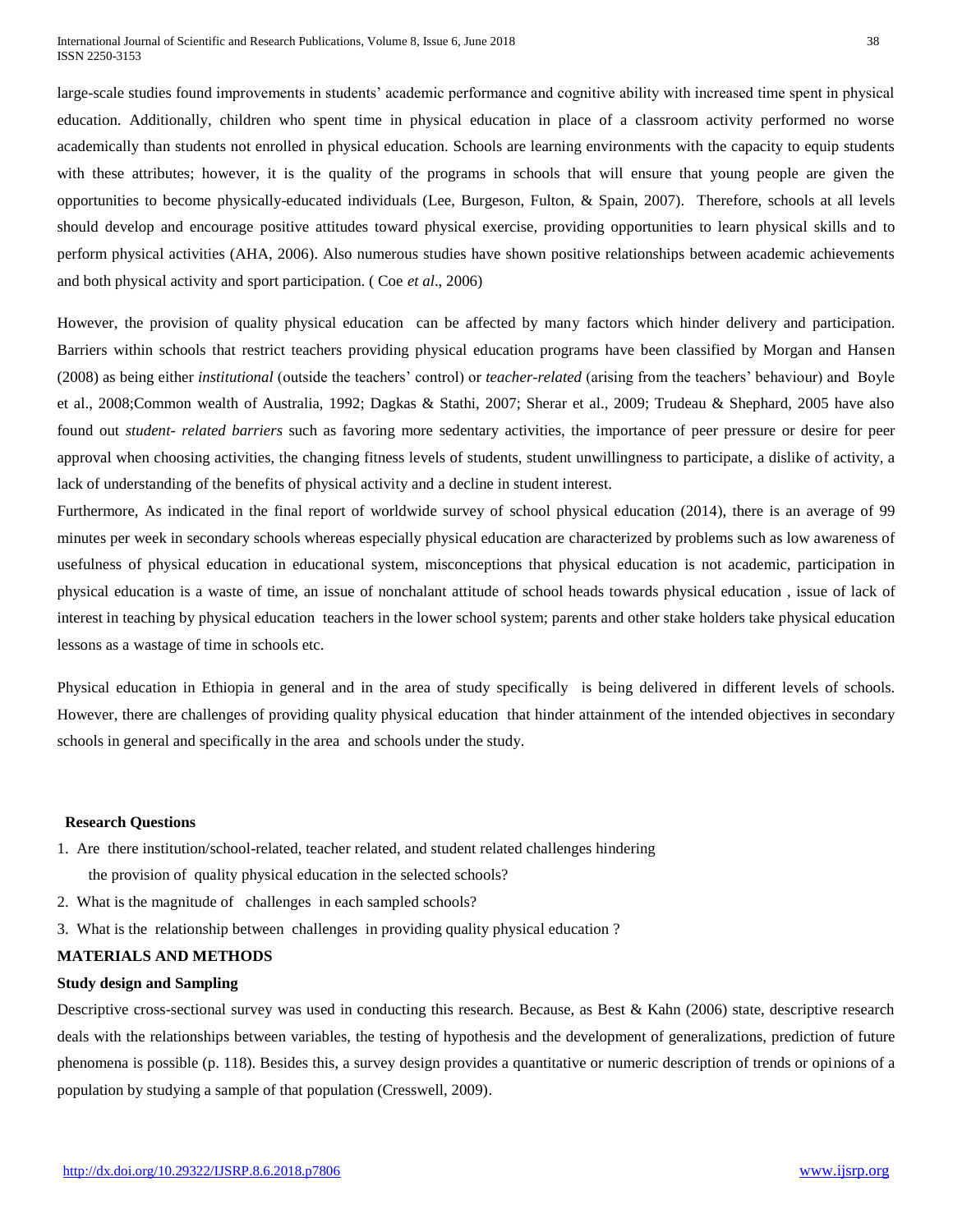Simple random sampling technique was used to select 10 secondary schools from 15 woredas (districts) and city administrations of Wolaita zone. The targeted respondents were 30 school administrators (3 from each selected schools), 36 physical education teachers, and 200 students (20 from each selected schools.) . Hence, the total of 266 subjects.

#### **Data Collection Tools**

Questionnaire of 5-point forced rating scales (Strongly Agree (5), Agree (4), Neutral (3), Disagree (2) and Strongly Disagree (1) was designed(English version for school administrators and physical education teachers and the Amharic version for students) and was piloted in two (2) public secondary schools. The two (2) schools were not included in the study. Test-retest method was used to test the reliability of the questionnaire and Spearman correlations were employed to compute the correlation coefficient. A correlation coefficient of 0.72 was obtained.

## **Data Analysis Methods**

Data analysis was conducted by SPSS Version 25. Descriptive statistics was used to show frequency and percentage of respondents back ground information .One-way ANOVA was computed to analyze the differences among challenges in selected schools and LSD post hoc was conducted to determine which schools differ from the other in relation to challenges. the significance level of tests was α<0.05 and Pearson product moment correlation analysis was conducted to determine the relationship between the three major challenges of providing quality physical education.

#### **RESULTS**

From 266 questionnaires distributed for 30 school administrators (3 from each selected schools), 36 physical education teachers, and 200 students(20 from each selected schools.), after follow- ups to each schools , 254 responses were received , a response rate of 95.5%. Hence, the data were analyzed and the findings were presented as follows:

#### **Descriptive statistics of the respondents characteristics**

#### **Gender and Age**

Data analysis revealed that male respondents constitute 66.5% and female respondents constitute 33.5 % of the total respondents. whereas regarding the respondents age, it was found out that majority of school administrators(33.3%) lie in the age category of 31-35 years followed by those under the category of 26-30 (26.7%) and the least only 3.3% is under the age of 21-25 years whereas the large majority of physical education teachers(46.9%) lie in the age category of 26-30 and the 4(12.5%) lie in the age category of 41 and above . The very large majority of students (95.3%) are categorized under 15-20 years age**.**

#### **Educational qualification and Teaching experience of School Administrators and Physical Education teachers**

As it is revealed in the analysis, the great majority (82.3%) of school administrators and teachers are qualified in BA/BSc/BEd and the remaining 17.7% of them are holders of Ma/MSc/ME.

Regarding the teaching experience, the greatest percentage (48.4%) of school administrators and physical education teachers have teaching experience of 11-15 years.

#### **Administrative experience of School Administrators**

The results shown that the highest percentage (40%) of school administrators have administration experience of 6-10 years followed by 0-5 years experience that constitutes 33.3% .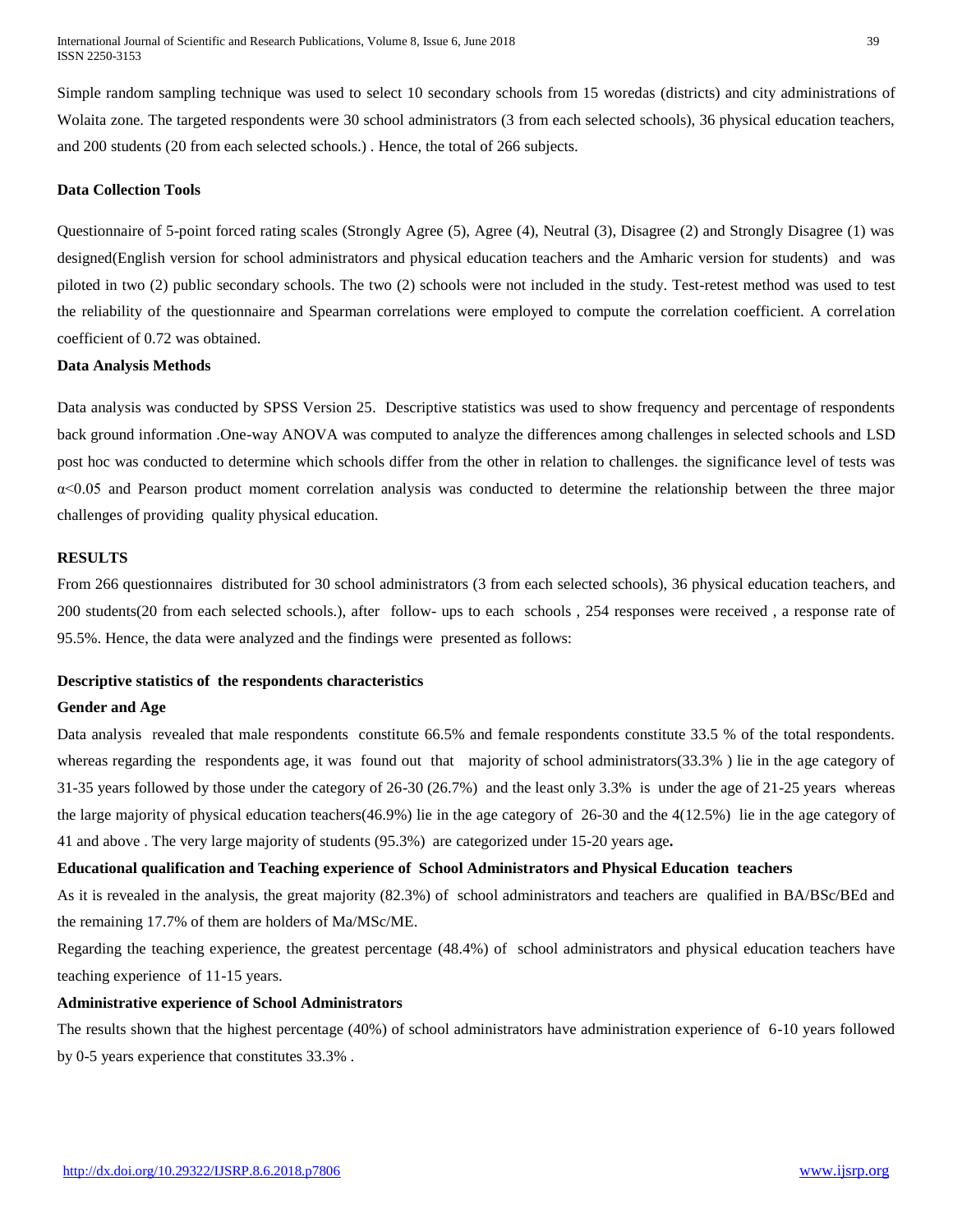|                                        |     | <b>Institution related</b> | <b>Teacher related</b> | <b>Student related</b> |
|----------------------------------------|-----|----------------------------|------------------------|------------------------|
| <b>Public secondary schools</b>        | N   | Mean (SD)                  | Mean (SD)              | Mean (SD)              |
| Soddo Secondary School                 | 26  | 4.07(0.71)                 | 3.82(0.71)             | 3.91 (0.69)            |
| Bogale Walalu Secondary School         | 25  | 3.91(0.63)                 | 4.16(0.95)             | 3.92(0.50)             |
| <b>Boditi Secondary School</b>         | 29  | 4.48(0.45)                 | 4.37 (0.79)            | 4.39(0.55)             |
| Meles Zenawi Memorial Secondary School | 22  | 4.09(0.72)                 | 3.86(1.00)             | 4.19(0.65)             |
| Sholla Koddo Secondary School          | 25  | 3.84(0.73)                 | 3.35(0.70)             | 3.69(0.65)             |
| <b>Bedessa Secondary School</b>        | 27  | 3.87(0.73)                 | 3.92 (0.94)            | 3.60(0.98)             |
| Areka Secondary School                 | 26  | 3.57(0.70)                 | 3.37(0.91)             | 3.73 (0.76)            |
| Hangeda Secondary School               | 23  | 3.85(0.55)                 | 3.72(0.57)             | 3.75(1.71)             |
| Wadu Secondary School                  | 24  | 4.43(0.49)                 | 3.87(0.45)             | 3.85(0.73)             |
| <b>Gununo Secondary Scool</b>          | 27  | 3.54(0.59)                 | 3.68(0.68)             | 3.87(0.62)             |
| Total                                  | 254 | 3.96(0.69)                 | 3.82(0.83)             | 3.89 (0.86)            |

**Table 1 :Descriptive statistics of institution related, teacher related and student related challenges among sampled public schools**

In the table above, it is clearly indicated that all public secondary schools have mean scores above 3, it is possible to say that all schools have institution-related challenges that hinder the provision of quality physical education(Average M = 3.96 $\pm$ .69 with the lowest mean score M= 3.53±.59 in Gununo Secondary School up to the highest mean score M=4.47±.45 in Boditi Secondary School.

The table above again reveals that there are teacher-related challenges in all public secondary schools( Average  $M = 3.82 \pm .83$  with the lower mean score M= 3.35±.70 at Sholla Kodo Secondary School up to the higher mean score M= 4.36±.78 in Boditi Secondary School. Finally, the average mean score  $M=3.89\pm.86$  in the student-related challenges indicate that there are challenges prevailing in all the sampled schools with the lower mean score M=3.60±.98 in Bedessa Secondary School up to the higher mean score M= 4.4±.55 in Boditi Secondary School.

**Table 2. ANOVA table for institution- related challenges in between schools** 

| <b>ANOVA</b>          |                |     |             |       |      |  |
|-----------------------|----------------|-----|-------------|-------|------|--|
|                       | Sum of Squares | Df  | Mean Square |       | Sig. |  |
| <b>Between Groups</b> | 23.248         |     | 2.583       | 6.379 | .000 |  |
| Within Groups         | 98.810         | 244 | .405        |       |      |  |
| Total                 | 122.059        | 253 |             |       |      |  |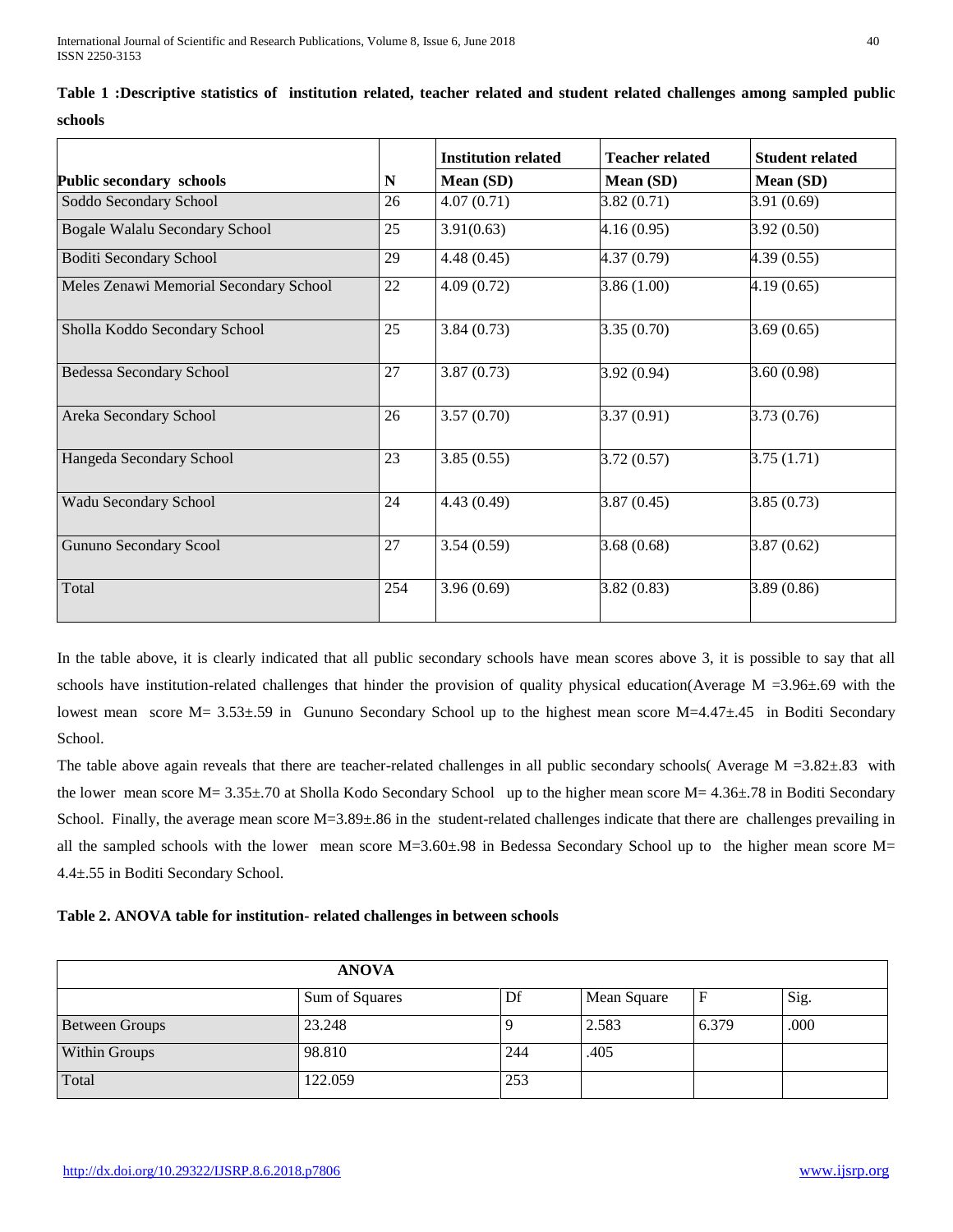A one- way between subjects ANOVA was conducted to compare the difference in institution related challenges between schools. There was a significant difference in institutional related challenges between schools (F  $_{9,244}$  =6.37, P<0.001) with LSD post hoc test revealing that the mean score of institutional- related challenges in providing quality physical education in Bodditi secondary school is higher than Soddo secondary school( $P = 0.019$ ), Bogale Walelu secondary school ( $P=0.001$ ), Meles Zenawi secondary school(P=0.032) ,Sholla Koddo secondary school( P<0.001), Bedessa secondary school(P<0.001),Areka secondary school(P<0.001), Hangeda secondary school(P<0.001 ), and Gununo secondary school(P<0.001 ). whereas Soddo secondary school and Meles Zenawi secondary schools have high mean scores than Areka secondary school( $P=0.005 \& 0.006$  respectively) and Gununo secondary school(P= 0.003). Furthermore, Wadu secondary school has also greater mean score of institutional related challenges than Soddo secondary school(P= 0.047), Bogale Walelu secondary school(P=0.005), Sholla Kodo secondary school(P=0.001), Bedessa secondary school(P=0.002), Areka secondary school(P<0.001), Hangeda secondary school(P=0.002) and Gununo secondary school(P<0.001). finally, the mean score of Bogale Walelu secondary school is higher than Gununo Secondary school(P=0.036). Whereas, a statistically significant difference was not found between other groups.

|                       |                | <b>ANOVA</b> |                    |       |      |
|-----------------------|----------------|--------------|--------------------|-------|------|
|                       | Sum of Squares | Df           | <b>Mean Square</b> |       | Sig. |
| <b>Between Groups</b> | 23.545         |              | 2.616              | 4.183 | .000 |
| <b>Within Groups</b>  | 152.591        | 244          | .625               |       |      |
| Total                 | 176.136        | 253          |                    |       |      |

**Table 3: ANOVA table for teacher- related challenges in between schools**

A one- way between subjects ANOVA was conducted to compare the difference in teacher- related challenges in between schools. There was a significant difference in teacher- related challenges between schools (F  $_{9,244}$  =4.183, P<0.05) with LSD post hoc test revealing that the mean score of teacher- related challenges in providing quality physical education are higher in Bodditi secondary school than Soddo secondary school(P=0.011), Meles Zenawi secondary school(P=0.026) ,Sholla Koddo secondary school( P<0.001) ,Bedessa secondary school(P=0.037 ), Areka secondary school(P<0.001), Hangeda secondary school(P=0.004), Wadu secondary school( $P=0.023$ ) and Gununo secondary school( $P=0.001$ ). Whereas Soddo secondary school has higher mean score than Areka secondary school(P=0.041) and Sholla Kodo secondary school(P=0.034). Bedessa secondary school also has higher mean score than Areka secondary school(P=0.012) and Sholla Kodo secondary school(P=0.009). Wadu secondary school again has higher mean score than Areka secondary school(P=0.028) and Sholla Kodo secondary school(P=0.023). and Meles Zenawi secondary schools has higher mean scores of teacher- related challenges than Areka secondary school(P=0.032 ) and Sholla Kodo secondary school(P=0.027). Furthermore, Bogale Walelu secondary school has significantly higher mean score of teacher-related challenges than Sholla Kodo secondary school(P<0.001), Areka secondary school(P<0.001), and Gununo secondary school(P=0.028) . Whereas, a statistically significant difference was not found between other schools.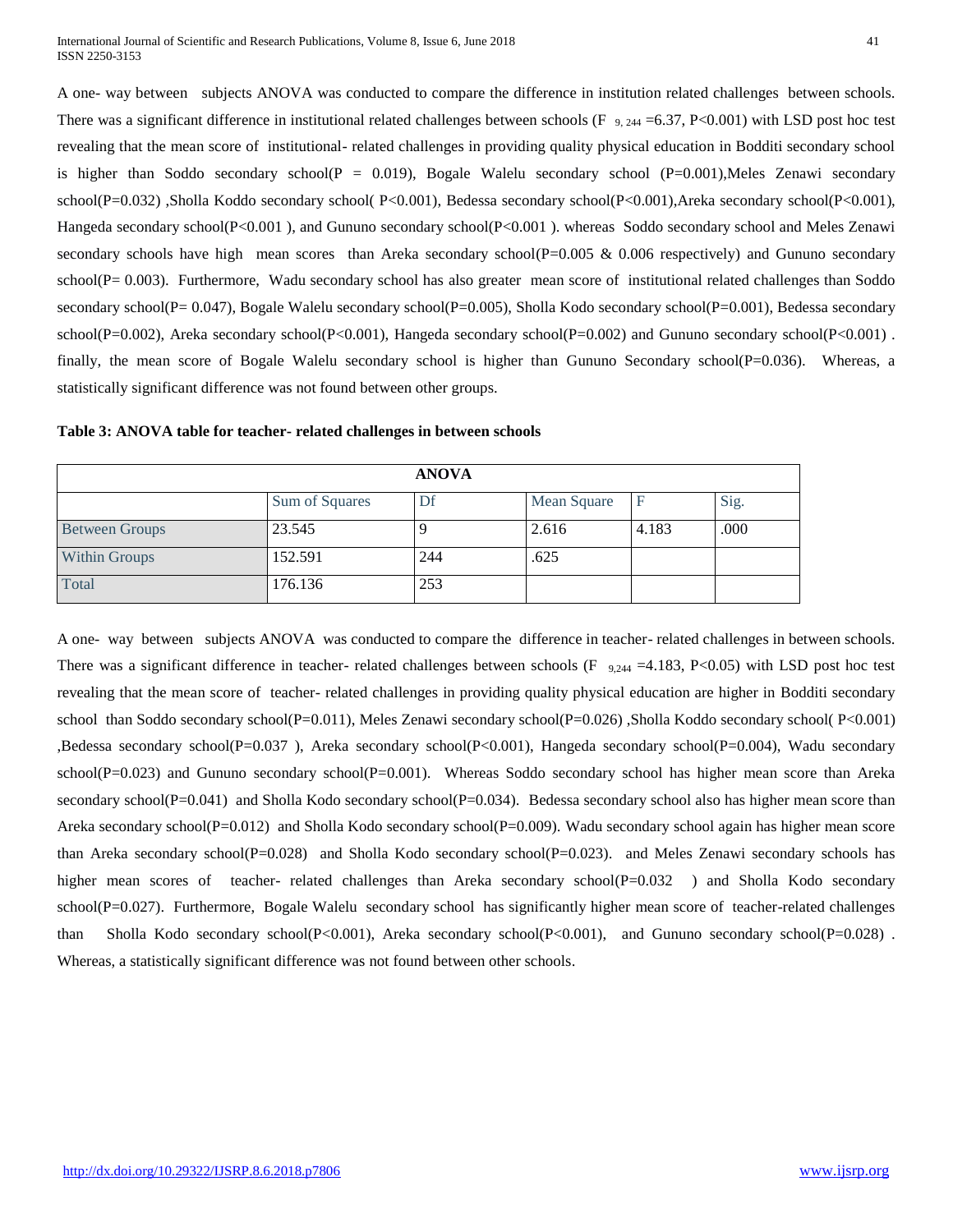| <b>ANOVA</b>          |                |     |             |       |      |  |
|-----------------------|----------------|-----|-------------|-------|------|--|
|                       | Sum of Squares | Df  | Mean Square |       | Sig. |  |
| <b>Between Groups</b> | 13.996         | Q   | 1.555       | 2.218 | .022 |  |
| <b>Within Groups</b>  | 171.052        | 244 | .701        |       |      |  |
| Total                 | 185.048        | 253 |             |       |      |  |

#### **Table 4: ANOVA table for student- related challenges in between schools**

A one- way between subjects ANOVA was conducted to compare the mean difference in student- related challenges in between schools. There was a significant difference in student- related challenges between schools (F  $_9$ ,  $_{244}$  = 2.218, P = 0.022) with LSD post hoc test revealing that the mean score of student- related challenges in providing quality physical education are higher in Bodditi secondary school than Soddo secondary school(P=0.034), Bogale Walelu secondary school( P<0.039) ,Bedessa secondary school(P<0.001), Areka secondary school(P<0.003), Hangeda secondary school(P=0.006 ), Wadu secondary school(P=0.018) , Sholla kodo secondary school( $P=0.002$ ) and Gununo secondary school( $P=0.021$ ). And again Meles Zenawi secondary school has higher mean scores of teacher- related challenges than Bedessa secondary school(P=0.014) and Sholla Kodo secondary school(P=0.039). Whereas, a statistically significant difference was not found between other groups.

## **Table 5: Relationship between challenges in providing quality physical education**

|                                                              |                               | Institution-related | Teacher-related | Student-related |  |  |
|--------------------------------------------------------------|-------------------------------|---------------------|-----------------|-----------------|--|--|
| Variables                                                    | Correlation                   | challenges          | challenges      | challenges      |  |  |
| Institution-related                                          | <b>Pearson Correlation</b>    |                     | $.456**$        | $.462**$        |  |  |
| challenges                                                   | Covariance                    | .482                | .264            | .275            |  |  |
|                                                              | N                             | 254                 | 254             | 254             |  |  |
| Teacher-                                                     | related   Pearson Correlation | $.456^{**}$         | $\mathbf{I}$    | $.409**$        |  |  |
| challenges                                                   | Covariance                    | .264                | .696            | .292            |  |  |
|                                                              | N                             | 254                 | 254             | 254             |  |  |
| Student-related                                              | <b>Pearson Correlation</b>    | $.462**$            | $.409**$        |                 |  |  |
| challenges                                                   | Covariance                    | .275                | .292            | .731            |  |  |
|                                                              | N                             | 254                 | 254             | 254             |  |  |
| **. Correlation is significant at the 0.01 level (2-tailed). |                               |                     |                 |                 |  |  |

To determine the relationship between the three major challenges of providing quality physical education, Pearson product moment correlation analysis was conducted. There was a positive correlation between the institution-related challenges with teacher-related  $\&$ student-related challenges,  $r = 0.46$ ,  $p < 0.001$ , N=254. There was also positive correlation between the teacher-related & studentrelated challenges ,r=0.41,P < 0.001, N= $254$ .

## **DISCUSSION AND CONCLUSION**

The objective of the present study was to investigate the institutions/schools-related, teacher related, and student related challenges in providing quality physical education. This research also aimed to compare the magnitude of these challenges between the schools and